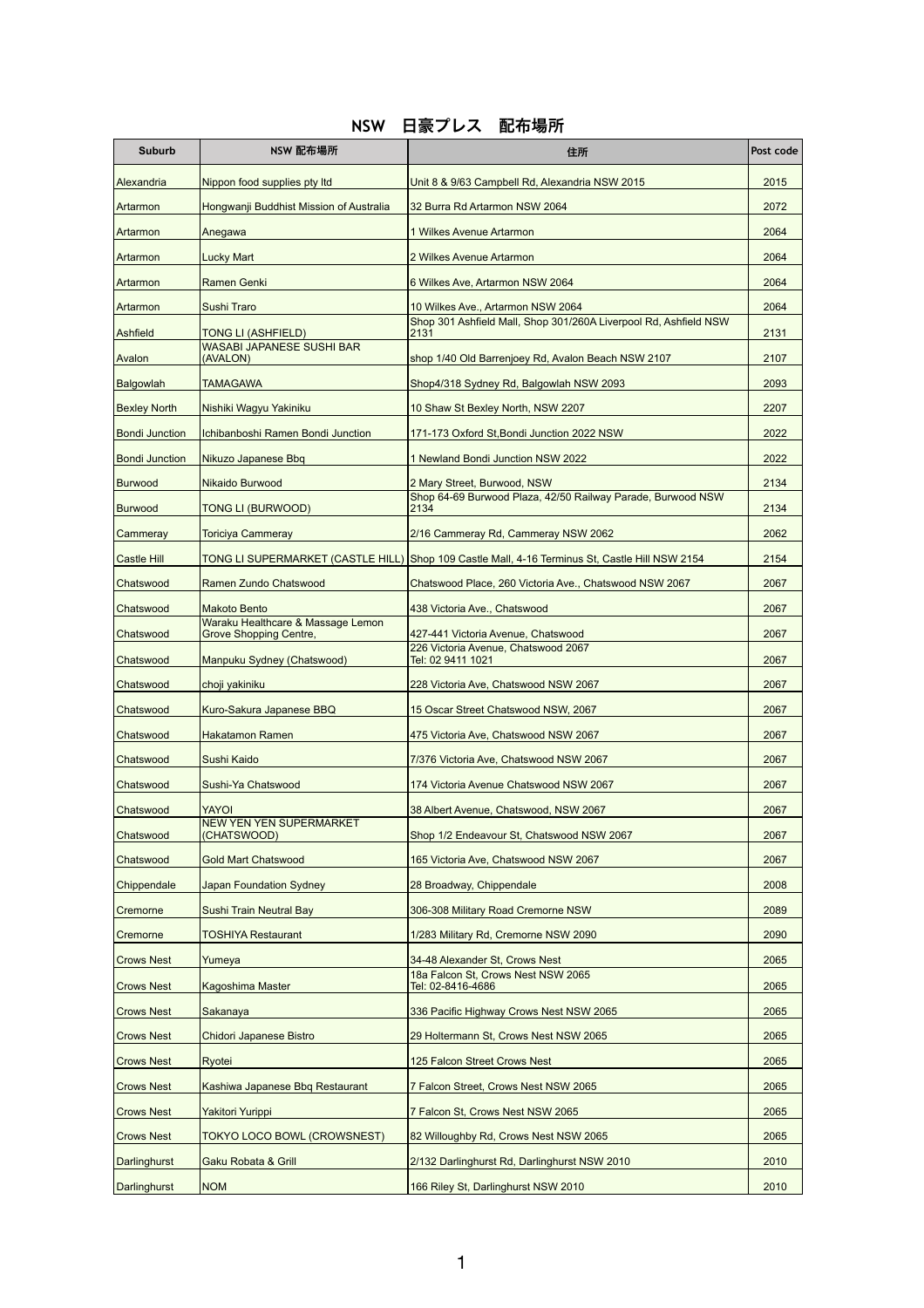| <b>Darlinghurst</b> | Yachiyo Japanese Bistro                                       | 346 Victoria St Darlinghurst, NSW 2010                                           | 2010 |
|---------------------|---------------------------------------------------------------|----------------------------------------------------------------------------------|------|
| Dee Why             | Deck Bar & Dining                                             | 23 The Strand, Dee Why NSW 2099                                                  | 2099 |
| Dee Why             | MOMO BAR(Dee why)                                             | 15-19 Pacific Parade, Dee Why NSW 2099                                           | 2099 |
| Eastgardens         | <b>TONG LI SUPERMARKET</b><br><b>EASTGARDENS</b>              | Westfield Eastgardens, Shop 179/152 Bunnerong Rd, Eastgardens<br><b>NSW 2036</b> | 2036 |
| <b>HABERFIELD</b>   | Yakitori Jin                                                  | 101 RAMSAY STREET, HABERFIELD 2045                                               | 2045 |
| <b>Haymarket</b>    | <b>Bar &amp; Grill Yebisu</b>                                 | 55 Dixon St, Haymarket                                                           | 2000 |
| <b>Haymarket</b>    | I'S Group / Menya Chinatown                                   | 8 Quay St. Haymarket NSW 2000                                                    | 2000 |
| <b>Haymarket</b>    | <b>YAYOI</b>                                                  | Level 3, Market City Shopping Centre, 9-13 Hay St, Haymarket, NSW<br>2000        | 2000 |
| Hurstvill           | <b>YAYOI</b>                                                  | 236 Forest Road, Hurstville NSW 2220                                             | 2220 |
| <b>Hurstville</b>   | Manmaruya                                                     | 20 Ormonde Parade., Hurstville, NSW 2220<br>Tel: (02) 9586 3117                  | 2220 |
| <b>Hurstville</b>   | Kazuki Japanese Restaurant                                    | 176 Forest Rd, Hurstville NSW 2220                                               | 2220 |
| Hurstville          | Rokko Japanese BBQ                                            | 342 Forest Rd, Hurstville NSW 2220                                               | 2220 |
| <b>Hurstville</b>   | TONG LI (HURSTVILLE STATION)                                  | Central, Shop T15/225 Forest Rd, Hurstville NSW 2220                             | 2220 |
| <b>Hurstville</b>   | TONG LI (HURSTVILLE WF)                                       | Westfield Hurstville, Shop 100/3 Cross St, Hurstville NSW 2220                   | 2220 |
|                     | Killarney Heights   Fuji Japanese Bakery Pty.LTD              | 5 Tramore Place Killarney Heights NSW 2087                                       | 2087 |
| Kingsford           | Manpuku Sydney (Kingsford)                                    | 482 Anzac Parade, Kingsford 2032<br>Tel: 02 9662 1236                            | 2032 |
| Manly               | <b>MOMO BAR(Manly)</b>                                        | 28 Market PI, Manly NSW 2095                                                     | 2095 |
| Marrickville        | Japanese Kitchen Sakae                                        | 303 Illawarra Rd, Marrickville NSW 2204                                          | 2204 |
| Mascot              | JTT Discount Japanese Food / J Top Trade 26-32 Kent Rd Mascot |                                                                                  | 2020 |
| Mascot              | Kibuna Japanese Noodles                                       | 1123 Botany Road, Mascot, NSW 2020                                               | 2020 |
| Mascot              | <b>J.J ASIAN SUPERMARKET (MASCOT)</b><br>YMK PTY LTD          | 19/33 Kent Rd, Mascot NSW 2020                                                   | 2020 |
| Mosman              | L'eclair Patisserie                                           | 672 Military Rd, Mosman NSW 2088                                                 | 2088 |
| Neutral Bay         | Shimbashi                                                     | 246 Military Rd, Neutral Bay NSW 2089                                            | 2065 |
| <b>Neutral Bay</b>  | Ramen Megumi                                                  | 4-8 Waters Rd, Neutral Bay NSW 2089                                              | 2089 |
| <b>Neutral Bay</b>  | <b>Nikaido</b>                                                | 166 Millitary Road Neutral Bay                                                   | 2089 |
| <b>Neutral Bay</b>  | <b>Tobikiri</b>                                               | 48 Yeo St Neutral Bay                                                            | 2089 |
| <b>Neutral Bay</b>  | <b>Jicca Dining</b>                                           | 99 Military Rd. Neutral bay<br>Tel: 0450 427 199                                 | 2089 |
| <b>Neutral Bay</b>  | <b>G'day Asian grocery</b>                                    | 178 Military Rd, Neutral Bay NSW 2089                                            | 2089 |
| <b>Neutral Bay</b>  | <b>Tama Sushi</b>                                             | 79 Military Rd, Neutral Bay NSW 2089                                             | 2089 |
| <b>Neutral Bay</b>  | Kabocha Takeaway Japanese Restaurant                          | 8 waters Rd Neutral Bay, NSW, Australia 2089                                     | 2089 |
| <b>Neutral Bay</b>  | Komaru                                                        | 222 Military Road Neutral Bay NSW 2089                                           | 2089 |
| <b>Neutral Bay</b>  | Kyushu Japanese Restaurant                                    | 9-11 Grosvenor St. Neutral Bay NSW 2089                                          | 2089 |
| <b>Neutral Bay</b>  | Sushi Samurai                                                 | 5/197 Military Rd, Neutral Bay NSW 2089                                          | 2089 |
| Newtown             | <b>AZUKI Bakely</b>                                           | 63-71 Enmore Road, Newtown 2042 NSW                                              | 2042 |
| North Ryde          | Daiso                                                         | Herring Road & Waterloo Road, Macquarie Centre, North Ryde NSW<br>2113           | 2113 |
| North Sydney        | <b>SAKURA (NORTH SYDNEY)</b>                                  | Shop 905/225 Miller St, North Sydney NSW 2060                                    | 2060 |
| Northbridge         | Otasuke Sushi & Bento                                         | 79-113 Sailors Bay Rd, Northbridge NSW 2063                                      | 2063 |
| Northbridge         | <b>SUSHIRU</b>                                                | 79-113 Sailors Bay Rd, Northbridge NSW 2063                                      | 2063 |
| Petersham           | <b>Restrant Kubota</b>                                        | 98-106 Audley St Petersham                                                       | 2049 |
| Potts point         | <b>BUSSHARI</b>                                               | 119 Macleay St, Potts Point, NSW 2011                                            | 2011 |
| Potts point         | Chaco Bar                                                     | 186-188 Victoria Street, Potts Point NSW 2011<br>Tel: (02) 8593 4567             | 2011 |
| Pyrmont             | <b>Kura Pyrmont</b>                                           | 141 Harris St Pyrmont NSW 2009                                                   | 2009 |
| Pyrmont             | Sushi Samurai Pyrmont                                         | 1/16-30 Bunn St, Pyrmont NSW 2009<br>1/16-30 Bunn St, Pyrmont NSW 2009           | 2009 |
|                     |                                                               |                                                                                  |      |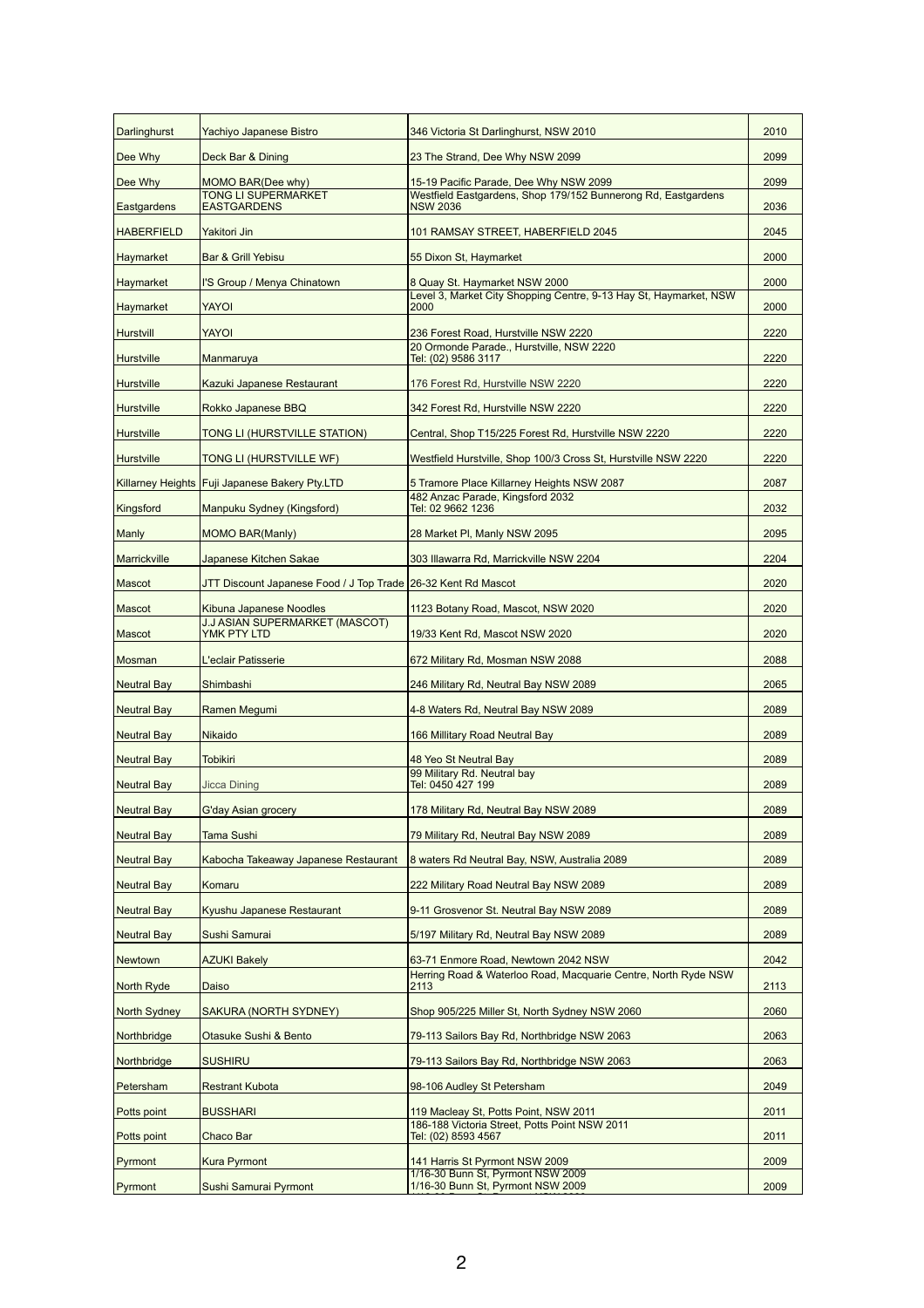| Randwick           | I'S Group / Koh-Ya Yakiniku Restaurant              | 38 Perouse Rd, Randwick 2031 NSW                                                  | 2031 |
|--------------------|-----------------------------------------------------|-----------------------------------------------------------------------------------|------|
| <b>Redfern</b>     | Café Oratnek                                        | 4 Pitt Street, Redfern, 2016                                                      | 2016 |
| Redfern            | <b>JUAN</b>                                         | 94A Pitt St., Redfern, 2016 NSW                                                   | 2016 |
| <b>Rhodes</b>      | Zetciti supermarket (Rhodes)                        | G19/14 Walker St, Rhodes NSW 2138                                                 | 2138 |
| Rosebery           | Sanpo Japanese Restaurant                           | 304/5-9 Rothschild Ave, Rosebery NSW 2018                                         | 2018 |
| Silverwater        | <b>TUAN YUAN PTY LTD (Silverwater)</b>              | Wood St, Tempe NSW 2044                                                           | 2044 |
| <b>St Leonard</b>  | <b>HONDA SAKE BAR &amp; DINING</b>                  | 9 Albany Street, St Leonard's 2065, NSW Australia                                 | 2065 |
| <b>St Leonard</b>  | The Moody Chef                                      | 30 Atchison Street, St Leonards, NSW 2065                                         | 2065 |
| <b>Surry Hills</b> | Café Kentaro                                        | 616 Bourke street, Surry Hills 2010                                               | 2010 |
| <b>Surry Hills</b> | <b>Gou Sushi</b>                                    | 30 Chalmers Street Surry Hills, NSW, Australia 2010                               | 2010 |
| <b>Surry Hills</b> | Jazushi                                             | 145 Devonshire St, Surry Hills 2010                                               | 2010 |
| Sydney             | Kinokuniya                                          | 500 George St, Sydney                                                             | 2000 |
| Sydney             | <b>GIM Group (Global Inteligence</b><br>Management) | 3 Spring St, Sydney                                                               | 2000 |
| Sydney             | <b>Super Maruyu</b>                                 | 539 Kent Street Sydney                                                            | 2000 |
| Sydney             | <b>Consulate General Of Japan in Sydney</b>         | 1 O'Connell St. Sydney                                                            | 2000 |
| Sydney             | Conveni 8                                           | 303 Pitt Street, Sydney                                                           | 2000 |
| <b>Sydney</b>      | Dr. Shinji Kakizaki                                 | 183 Macquarie Street, Sydney                                                      | 2000 |
| Sydney             | <b>Gold Class Daruma</b>                            | 77 York St. Sydney                                                                | 2000 |
| Sydney             | Hondarake                                           | 39 Liverpool St Sydney                                                            | 2000 |
| Sydney             | I'S Group / Menya City                              | 1 Market Street Sydney                                                            | 2000 |
| Sydney             | Izakaya Masuya                                      | 12-14 O'Connell St. Sydney                                                        | 2000 |
| Sydney             | Masuya Restaurant                                   | 12-14 O'Connell St. Sydney                                                        | 2000 |
| Sydney             | Miso Restaurant, World Square                       | 680 George Street Sydney                                                          | 2000 |
| Sydney             | <b>Pec City Clinic</b>                              | 650 George Street Sydney                                                          | 2000 |
| Sydney             | Sushi Of Masuya                                     | 447 Cnr Pitt St.Campbell St, Sydney                                               | 2000 |
| Sydney             | <b>Townhall Clinic</b>                              | 50 York Street Sydney                                                             | 2000 |
| Sydney             | Zundo, World Square                                 | 644 George Street Sydney                                                          | 2000 |
| Sydney             | Ichibanboshi Ramen (City)                           | 500 George Street Sydney 2000                                                     | 2000 |
| Sydney             | Azuma                                               | 2 Chifley SquareSydney NSW 2000                                                   | 2000 |
| Sydney             | I'S Group / Suminoya                                | 1 Hosking Place Sydney NSW 2000                                                   | 2000 |
| Sydney             | <b>Kura Kura Japanese Dining</b>                    | Level 1, 76 Ultimo Rd., Haymarket NSW 2000                                        | 2000 |
| Sydney             | <b>Medi Central</b>                                 | Level 11, 501 George Street, Sydney NSW 2000                                      | 2000 |
| Sydney             | Nazimi Japanese Restaurant                          | 141 York Street, Sydney, NSW 2000                                                 | 2000 |
| Sydney             | Matsusaka backstreet                                | Level 1 90 Hay St, Sydney, NSW 2000                                               | 2000 |
| Sydney             | <b>Tenkomori Ramen</b>                              | 501 George St., Sydney NSW 2000                                                   | 2000 |
| <b>Sydney</b>      | Yasaka Ramen                                        | 126 Liverpool Street, Sydney NSW 2000                                             | 2000 |
| <b>Sydney</b>      | YAYOI                                               | Level 1, The Galeries, 500 George Street, Sydney NSW 2000                         | 2000 |
| <b>Sydney</b>      | YAYOI                                               | Level 6, Pitt St & Market St, Sydney NSW 2000                                     | 2000 |
| <b>Sydney</b>      | YAYOI                                               | Ground Floor, World Square Shopping Centre, 644 George Street,<br>Sydney NSW 2000 | 2000 |
| <b>Sydney</b>      | <b>UNCLE TETSU</b>                                  | 501 George St, Sydney NSW 2000                                                    | 2000 |
| <b>Top Ryde</b>    | <b>NEW YEN YEN SUPERMARKET (TOP</b><br>RYDE)        | 129 Blaxland Rd, Ryde NSW 2112                                                    | 2112 |
| Waterloo           | <b>SHANGKE ASIAN SUPERMARKET</b>                    |                                                                                   |      |
|                    | (WATERLOO)                                          | 28 Crystal St, Waterloo NSW 2017                                                  | 2017 |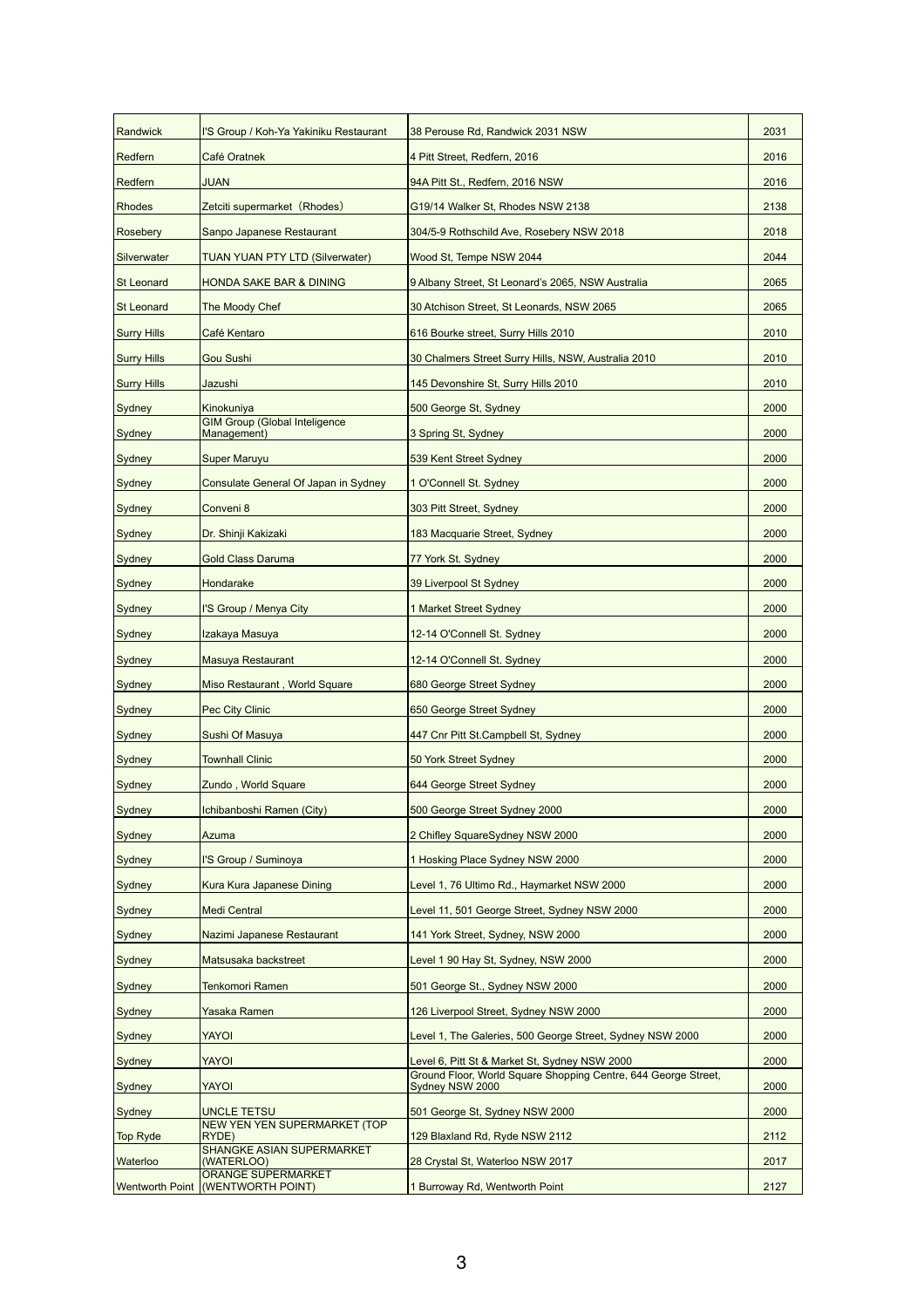|                    | <b>IZETCITI ASIAN SUPERMARKET</b><br><b>Wentworth Point (WENTWORTH POINT)</b> | xvShop 307/5 Footbridge Bvd, Wentworth Point NSW 2127 | 2127 |
|--------------------|-------------------------------------------------------------------------------|-------------------------------------------------------|------|
| <b>Willoughby</b>  | Konomi Kindergarten International                                             | 2-4 Penkivil Street Willoughby                        | 2068 |
| <b>Wolli Creek</b> | <b>ORANGE SUPER (WOLLI CREEK)</b>                                             | Wolli Creek NSW 2205                                  | 2205 |
| <b>Zetland</b>     | Miso Green Square                                                             | 14 Ebsworth St, Zetland NSW 2017                      | 2017 |
| Zetland            | <b>ZETCITI ASIAN SUPERMARKET</b><br>(ZETLAND)                                 | 2 Defries Ave, Zetland NSW 2017                       | 2017 |

## 4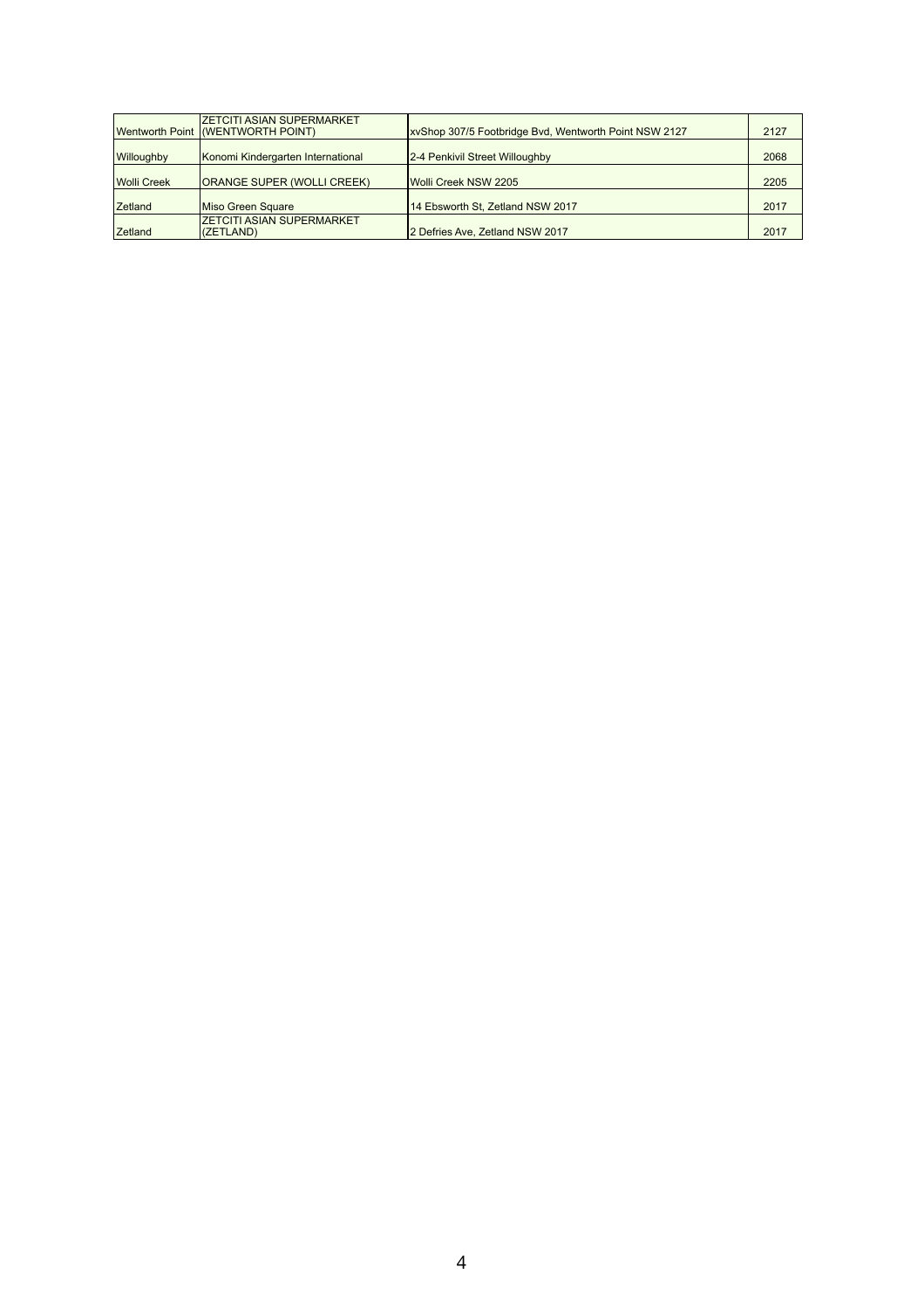| <b>Suburb</b>           | QLD 配布場所                                                                  | 住所                                                                                          | Post code |
|-------------------------|---------------------------------------------------------------------------|---------------------------------------------------------------------------------------------|-----------|
| Alderley                | Genki Mart (Alderley)                                                     | 3/24 S Pine Rd, Alderley QLD 4051                                                           | 4051      |
| <b>Biggera Waters</b>   | Go Go Mart                                                                | Shop8 Treasure Cove Shopping Centre Cnr Oxley Dr & Brisbane Rd,<br>Biggera Waters, QLD 4216 | 4216      |
| <b>Bowen Hills</b>      | <b>SUSHI &amp; NORI</b>                                                   | The Green, King St, Bowen Hills QLD 4006                                                    | 4006      |
| <b>Bowen Hills</b>      | <b>SAGAYA</b>                                                             | T01B/35 Campbell St, Bowen Hills QLD 4006                                                   | 4006      |
| <b>Brisbane</b>         | Brisbane Consulate General of Japan                                       | 17th Floor Comalco Plae 12 Creek St. Brisbane, QLD 4000                                     | 4000      |
| <b>Brisbane</b>         | <b>Phoenix Law Office</b>                                                 | Level 17, 300 Adelaide Street, Brisbane, QLD 4000                                           | 4000      |
| <b>Brisbane</b>         | Sakura Family Clinic Pty Ltd                                              | Level4 141 Queen St., Brisbane, QLD 4000                                                    | 4000      |
| Brisbane                | Ramen Danbo South Brisbane                                                | 52 Merivale Street South Brisbane QLD 4101                                                  | 4101      |
| <b>Brisbane</b>         | <b>Beppin Ramenand Cake</b>                                               | 62 Charlotte Street Brisbane QLD 4000<br>Australia                                          | 4000      |
| <b>Brisbane City</b>    | Genki Mart (city)                                                         | 123 Charlotte St, Brisbane City QLD 4000                                                    | 4000      |
| <b>Brisbane City</b>    | Kadoya                                                                    | 73 Mary St, Brisbane City QLD 4000                                                          | 4000      |
| <b>Brisbane City</b>    | Men Ya Go - Albert St                                                     | Shop 4/123 Albert St, Brisbane City QLD 4000                                                | 4000      |
| <b>Brisbane City</b>    | Yakiniku Hachi                                                            | Shop 10/97 Elizabeth St, Brisbane City QLD 4000                                             | 4000      |
| <b>Brisbane City</b>    | Harajuku Gyoza Albert Lane                                                | 141 Queen St, Brisbane City QLD 4000                                                        | 4001      |
| <b>Brisbane City</b>    | <b>KARAAGE Japanese Cuisine</b>                                           | g1/363 Adelaide St, Brisbane City QLD 4000                                                  | 4000      |
| <b>Brisbane City</b>    | Kabuki Teppanyaki Restaurant                                              | Stamford Plaza Brisbane, 39 Edward St, Brisbane City QLD 4000                               | 4000      |
| <b>Brisbane City</b>    | LUCHA BLACK Bar + Dining                                                  | G14/140 Elizabeth St, Brisbane City QLD 4000                                                | 4000      |
| <b>Brisbane City</b>    | Koto sanpo                                                                | Shop 1/97-101 Elizabeth St, Brisbane City QLD 4000                                          | 4000      |
| <b>Broadbeach</b>       | Hakataya Pasific Fair                                                     | Pacific Fair Shopping Centre 2-32 Hooker Blvd, Broadbeach QLD 4218                          | 4218      |
| <b>Bundall</b>          | Donto Sapporo.                                                            | Shop 15-16 Sorrento Shopping Village, 20 Bundall Rd, Bundall QLD<br>4217                    | 4217      |
| Cairns                  | Consular Office of Japan in Cairns                                        | PO Box 1493 Cairns QLD 4870<br>Tel: (07) 4051 5177                                          | 4870      |
| Chermside               | <b>Good Morning Asian Grocery</b>                                         | Chermside Place, 725 Gympie Rd, Chermside QLD 4032                                          | 4032      |
| Chermside               | <b>Hanaromart Chermside</b>                                               | Shop 231 / 2 Gympie Rd, Chermside QLD 4032                                                  | 4032      |
| Chermside               | Kamikaze Kitchen                                                          | Shop R62 Gympie Rd, Chermside QLD 4032                                                      | 4032      |
| Chermside               | <b>Fork &amp; Chopsticks</b>                                              | 634 Gympie Rd, Chermside QLD 4032                                                           | 4032      |
| Chermside               | <b>Hanaro mart Chermside</b>                                              | Shop 231 / 2 Gympie Rd, Chermside QLD 4032                                                  | 4032      |
| Clayfield               | Sakana Japanese Dining Bar                                                | 1a/730 Sandgate Rd, Clayfield QLD 4011                                                      | 4011      |
| Corinda                 | Japanese School of Queensland, Brisbane   11 Ruthven St Corinda, QLD 4075 |                                                                                             | 4075      |
| Deagon                  | Australia Kodomo Toshokan                                                 | 125 Nearra St, Deagon, QLD 4017                                                             | 4017      |
| <b>East Brisbane</b>    | Shunsai                                                                   | t5/45 Wellington Rd, East Brisbane QLD 4169                                                 | 4169      |
| <b>Fortitude Valley</b> | Wagaya                                                                    | Level 1, TCB Centre 315 Brunswick Street<br>Fortitude Valley QLD 4006                       | 4006      |
| <b>Fortitude Valley</b> | GINGA (Vally)                                                             | 1000 Ann St, Fortitude Valley, QLD 4006                                                     | 4006      |
| <b>Fortitude Valley</b> | Japanese Restaurant Shushokuya Masa                                       | 26/1000 Ann St, Fortitude Valley QLD 4006                                                   | 4006      |
| <b>Fortitude Valley</b> | Nonbei Sake Bar & BBQ                                                     | Shop 4/624 Ann St, Fortitude Valley QLD 4006                                                | 4006      |
| <b>Hamilton</b>         | Sono Japanese Restaurant Portside Wharf 39 Hercules St, Hamilton QLD 4007 |                                                                                             | 4007      |
| Hamilton                | <b>Sunny Doll Japanese</b>                                                | Shop 4/23-33 Racecourse Rd, Hamilton QLD 4007                                               | 4007      |
| <b>Hamilton</b>         | Hosokawa                                                                  | 3/53 Racecourse Rd, Hamilton QLD 4007                                                       | 4007      |
| Kangaroo Point          | Medley                                                                    | 62 Wharf St., Kangaroo Point QLD 4169                                                       | 4169      |
| MacGregor               | Y&K Narita Internatioal School Pty Ltd                                    | 6 Gullane St. MacGregor QLD 4109                                                            | 4109      |
| Molendinar              | Ichiba Junction Gold Coast office                                         | 24 Activity Crescent Molendinar QLD 4214                                                    | 4214      |
| Ommaney                 | Nihongo Clinic                                                            | PO Box 42 Mt Ommaney, QLD 4074                                                              | 4074      |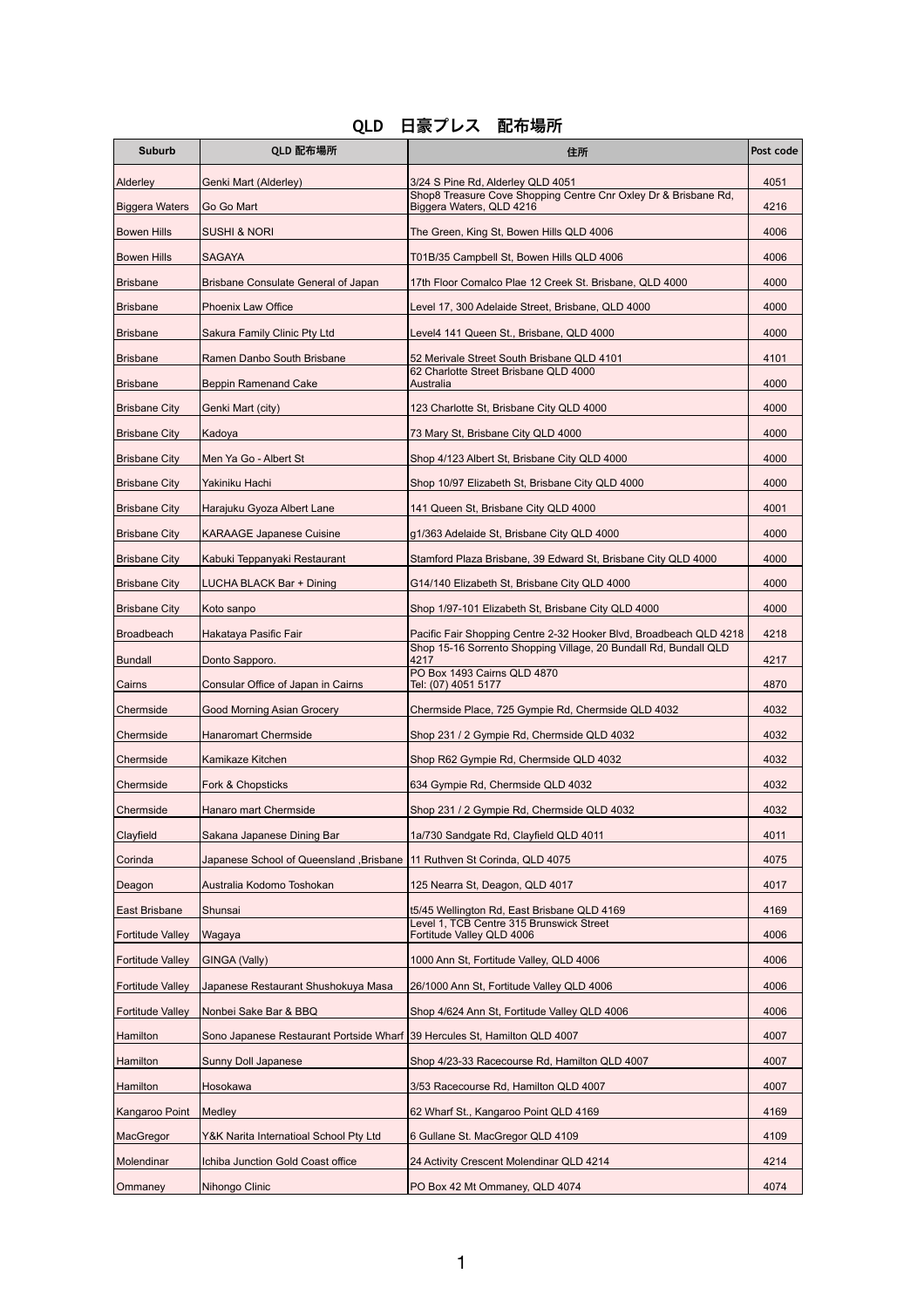| Redcliffe                        | Sushi Central                                              | Shop 2, Fountain Court, 141 Sutton St, Redcliffe QLD 4020                                      | 4020 |
|----------------------------------|------------------------------------------------------------|------------------------------------------------------------------------------------------------|------|
| Redcliffe                        | Sushi Nikko                                                | 28a/20 Anzac Ave, Redcliffe QLD 4020                                                           | 4020 |
| Robina                           | Art Taste (Bakery)                                         | U3,30 Commerce Dr., Robina, QLD 4226                                                           | 4226 |
| Robina                           | Japanese School of Queensland, Gold<br>Coast               | PO Box 4733<br>Robina Town Centre, QLD 4230                                                    | 4230 |
| Runcorn                          | Sakura Japanese Runcorn                                    | 8/957 Beenleigh Rd, Runcorn QLD 4113                                                           | 4113 |
| Runcorn                          | Genkotsu Ramen                                             | 25/258 Warrigal Road Runcorn QLD 4113<br>Australia                                             | 4113 |
| Runcorn                          | Japanese Language and Culture School of<br><b>Brisbane</b> | PO BOX 2325 Runcorn QLD 4113                                                                   | 4113 |
| Scarborough                      | Kashiwa Japanese Restaurant                                | 119 Landsborough Ave, Scarborough QLD 4020                                                     | 4020 |
| Southport                        | <b>Harding Legal</b>                                       | PO Box 743 Southport BC, QLD 4215                                                              | 4215 |
| Southport                        | Maruya Japanese Restaurant                                 | 15 Davenport St, Southport QLD 4215                                                            | 4215 |
|                                  |                                                            | Shop B002 Australia Fair Shopping Centre 40 Marine Parade                                      |      |
| Southport                        | <b>INTERNATIONAL MEDICAL CENTRE</b>                        | Southport, QLD 4215                                                                            | 4215 |
| <b>Spring Hill</b>               | Okada Medical Services PTY Ltd.                            | 101 Wickham Terrace, Spring Hill QLD 4000                                                      | 4000 |
| <b>Spring Hill</b>               | Bishamon Japanese Restaurant                               | 500 Boundary St, Spring Hill QLD 4000                                                          | 4000 |
| Sunnybank                        | Hakataya Ramen Market Square Shop                          | Shop13 market Square 341 Mains Rd Sunnybank, QLD 4109<br>86/Sunnybank Plaza Sunnybank QLD 4109 | 4109 |
| Sunnybannk                       | Udonya Tokoton                                             | Australia                                                                                      | 4109 |
|                                  | Surfers Paradise   RHETORIC Surf Shop                      | Monte Carlo 36-38 ORCHID AV Surfers Paradise, QLD 4217                                         | 4217 |
| Surfers Paradise   Sea Education |                                                            | Shop 20a RSL Centre, 9 Beach Road, Surfers Paradise, QLD 4217                                  | 4217 |
|                                  | Surfers Paradise   You Japanese Restaurant                 | Shop 10/9 Beach Rd, Surfers Paradise, QLD 4217                                                 | 4217 |
| Surfers Paradise G-Clef          |                                                            | 3/9 Beach Road Surfers Paradise QLD 4217<br>Australia                                          | 4217 |
|                                  | Surfers Paradise   Izakaya Umakamon                        | 40 Hanlan Street Surfers Paradise QLD 4217                                                     | 4217 |
|                                  | Surfers Paradise   Sinobi Japanese Yakitori Restaurant     | 3/36 Orchid Avenue Surfers Paradise QLD 4217                                                   | 4217 |
|                                  | Surfers Paradise   Izakaya You Japanese Restaurant         | Shop 9/9 Beach Rd, Surfers Paradise QLD 4217                                                   | 4217 |
| Surfers Paradise   Sagano        |                                                            | Skyline North, 23 Ferny Ave, Surfers Paradise QLD 4217                                         | 4217 |
| Taringa                          | Japan Club of Brisbane                                     | 17 / 180 Moggill Road Taringa QLD 4068                                                         | 4068 |
| Tarragindi                       | Genki Mart (Tarragindi)                                    | 8 Denham Terrace Tarragindi QLD 4121                                                           | 4121 |
| Underwood                        | Japanese Kitchen Mazri                                     | 2/2770 Logan Road Underwood QLD 4119<br>Australia                                              | 4119 |
| Underwood                        | Shinbashi Yakiniku                                         | Unit 3/2900 Logan Rd, Underwood QLD 4119                                                       | 4119 |
| Underwood                        | <b>Ikkairo Underwood</b>                                   | Shop 15 / 21 KINGSTON RD, Underwood, QLD 4119<br>(07) 3150 9102                                | 4119 |
|                                  |                                                            | Shop2072 Westfield Garden City Shopping Centre 2049 Logan Rd                                   |      |
|                                  | Upper Mt Gravatt Hakataya Ramen Garden City Shop           | Upper Mt Gravatt, QLD 4122                                                                     | 4122 |
| <b>West End</b>                  | Izakaya Goku West End                                      | 68 Boundary St, West End QLD 4101                                                              | 4101 |
| <b>West End</b>                  | <b>Wara Sushi</b>                                          | shop 13/405 Montague Rd, West End QLD 4101                                                     | 4101 |
| <b>West End</b>                  | <b>Kazuyo's Collection</b>                                 | Ground Floor/195 B Boundary St, West End QLD 4101                                              | 4101 |
| Woolloongabba                    | Hanaro Mart Buranda                                        | Shop 10, Cnr O'Keefe &, Gillingham St, Woolloongabba QLD 4102                                  | 4102 |
| Woolloongabba                    | Ku-O at the Gabba                                          | 5/28 Trafalgar St, Woolloongabba QLD 4102                                                      | 4102 |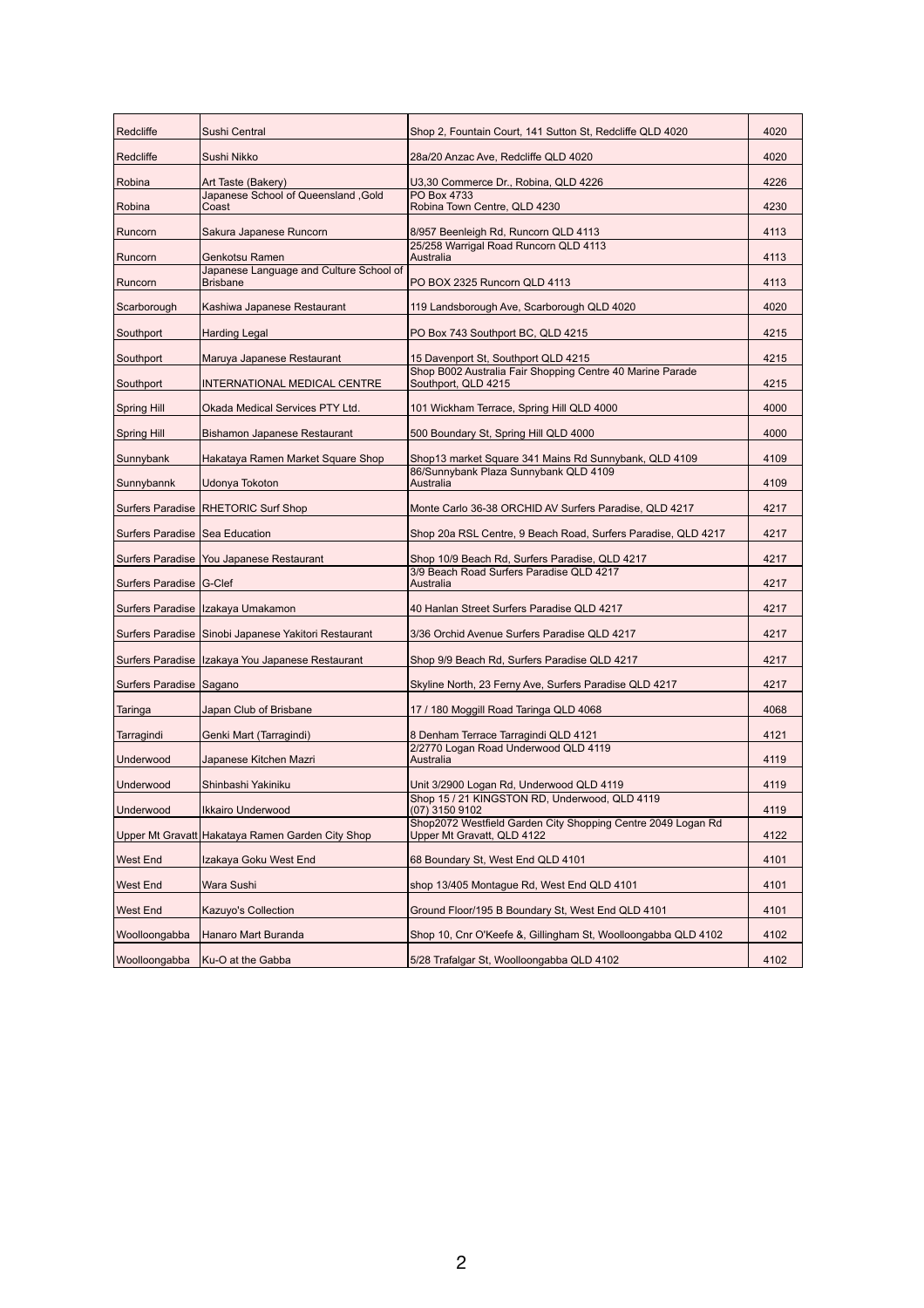## 他州 日豪プレス 配布場所

| <b>Suburb</b>           | 他州<br>配布場所                                               | 住所                                                                                  | Post code |
|-------------------------|----------------------------------------------------------|-------------------------------------------------------------------------------------|-----------|
| Ashburton               | JJ SUSHI JAPANESE CAFE                                   | 279 High St, Ashburton VIC 3147                                                     | 3147      |
| Balaclava               | ROLLS BY THE FANCY PLATE                                 | 167 Carlisle St, Balaclava VIC 3183                                                 | 3183      |
| <b>Ballarat Central</b> | SUSHINOVA                                                | 8/1-3 Eastwood St, Ballarat Central VIC 3350                                        | 3350      |
| Bentleigh               | <b>SUSHIMON</b>                                          | 337 Centre Rd, Bentleigh VIC 3204                                                   | 3204      |
| Camberwell              | <b>HIBIKI FUTURE</b>                                     | 1159 Toorak Rd, Camberwell VIC 3124                                                 | 3124      |
| Carrum                  | AJISAI (CARRUM)                                          | 627 Nepean Hwy, Carrum VIC 3197                                                     | 3197      |
| Caufield North          | Sakura Flowers                                           | 211 Balaclava Rd Caufield North VIC 3161                                            | 3161      |
| <b>Caulfield South</b>  | The Japanese School Of Melbourne                         | 6 Ellington Street Caulfield South, VIC 3162<br>Tel: (03) 9528 1978                 | 3162      |
| Chadstone               | Happy Rich Pty Ltd                                       | 94 Oakpark Drive Chadstone VIC 3148                                                 | 3148      |
| <b>Clayton</b>          | Hong Kong Supermarket                                    | 359-365 Clayton Rd, Clayton VIC 3168                                                | 3168      |
| <b>Elsternwick</b>      | bistro GOEMON                                            | 281 Glen Huntly Rd Elsternwick, VIC 3185<br>Tel: (03) 9523 9900                     | 3185      |
| <b>Elsternwick</b>      | Tokyo Deli, Ramen Monk                                   | 407 Glen Huntly Rd, Elsternwick VIC 3185                                            | 3185      |
| Eltham                  | <b>MAKI SUSHI</b>                                        | 11/10/18 Arthur St, Eltham VIC 3094                                                 | 3095      |
| Elwood                  | <b>EBISU KITCHEN</b>                                     | 161 Ormond Rd, Elwood VIC 3184                                                      | 3184      |
| Flemington              | <b>WAYO JAPANESE DINING</b>                              | 286 Racecourse Rd, Flemington VIC 3031                                              | 3031      |
| Frankston               | <b>SASAKI</b>                                            | 27 Wells St, Frankston VIC 3199                                                     | 3199      |
| Geelong                 | SHINYA RAMEN & BAR (GEELONG)                             | 7 McLarty PI, Geelong VIC 3220                                                      | 3220      |
| Highton                 | SHINYA RAMEN & BAR (HIGHTON)                             | shop 1/132-138 Colac Rd, Highton VIC 3216                                           | 3216      |
| Melbourne               | Japanese Melbourne Language School                       | Level11,258 Little Bourke St Melbourne, VIC 3000<br>Tel: 0430 103 660               | 3000      |
| Melbourne               | Melbourne Consulate General Of Japan                     | Level 8, 570 Bourke St, Melbourne, VIC 3000<br>Tel: (03) 9679 4510                  | 3000      |
| Melbourne               | <b>Paramount Medical Clinic</b>                          | The Paramount Centre, 4-5/108 Bourke St, Melbourne, VIC 3000<br>Tel: (03) 8627 8500 | 3000      |
| Melbourne               | Crown Asian Supermarket                                  | Shop7/284-290 latrobe st, Melbourne, Vic 3000                                       | 3000      |
| Melbourne               | <b>HOMETOWN ASIAN SUPERMARKET</b>                        | AU VIC Melbourne 2, 422-440 Elizabeth St, 3000                                      | 3000      |
| Melbourne               | PARCO PROJECT X SHUJINKO                                 | 427 Elizabeth St, Melbourne VIC 3000                                                | 3000      |
| Melbourne               | TANG FOOD EMPORIUM                                       | 185 Russell St, Melbourne VIC 3000                                                  | 3000      |
| Melbourne               | <b>UNCLE TETSU</b>                                       | 3/55 Swanston St, Melbourne VIC 3000                                                | 3000      |
| Moorabbin               | The Melbourne International School Of<br>Japanese (MISJ) | P.O.Box 2262 Moorabbin, VIC 3189<br>Tel: 0425 881 600                               | 3189      |
| Mordialloc              | TANABE JAPANESE RESTAURANT                               | 479 Main St, Mordialloc VIC 3195                                                    | 3195      |
| Mornington              | KAZU JAPANESE RESTAURANT                                 | 37D Main St, Mornington VIC 3931                                                    | 3931      |
| Morwell                 | PIKA SUSI (MORWELL)                                      | 152 Commercial Rd, Morwell VIC 3840                                                 | 3840      |
| Northcote,              | SHIMBASHI JAPANESE SOBA & SAKE                           | 257 High St, Northcote VIC 3070                                                     | 3070      |
| Oakleigh South          | Huntingdale Primary School                               | Grange Street, Oakleigh South, VIC 3167<br>Tel: (03) 9544 2318                      | 3167      |
| Parkdale                | ROLLS ON COMO                                            | 252 Como Parade W, Parkdale VIC 3195                                                | 3195      |
| Point Cook              | Nikoniko Kyoshitsu (Yamaha)                              | 16 Ironwood Drive Point Cook, VIC 3030<br>Tel: 03 9568 0113                         | 3030      |
| Richmond                | Minamishima                                              | 4 Lord St, Richmond VIC 3121                                                        | 3000      |
| <b>RICHMOND</b>         | TOKIO BRANDS                                             | 427 Church St, Richmond VIC 3121                                                    | 3121      |
| Richmond                | HAYASHI 291                                              | 291 Bridge Rd, Richmond VIC 3121                                                    | 3121      |
| Sale                    | <b>PIKA SUSHI</b>                                        | 249 York St, Sale VIC 3850                                                          | 3850      |
| Sandringham             | The Japanese Saturday College Of Melbourne               | Sandringham East Primary School, 9 Holloway Rd. Sandringham, VIC<br>3191            | 3191      |
| Seymour                 | <b>INARI SUSHI</b>                                       | 15 William St, Seymour VIC 3660                                                     | 3660      |
|                         | South Melbourne   PEKO PEKO CAFE PTY LTD                 | 190 Wells St, South Melbourne VIC 3205                                              | 3205      |